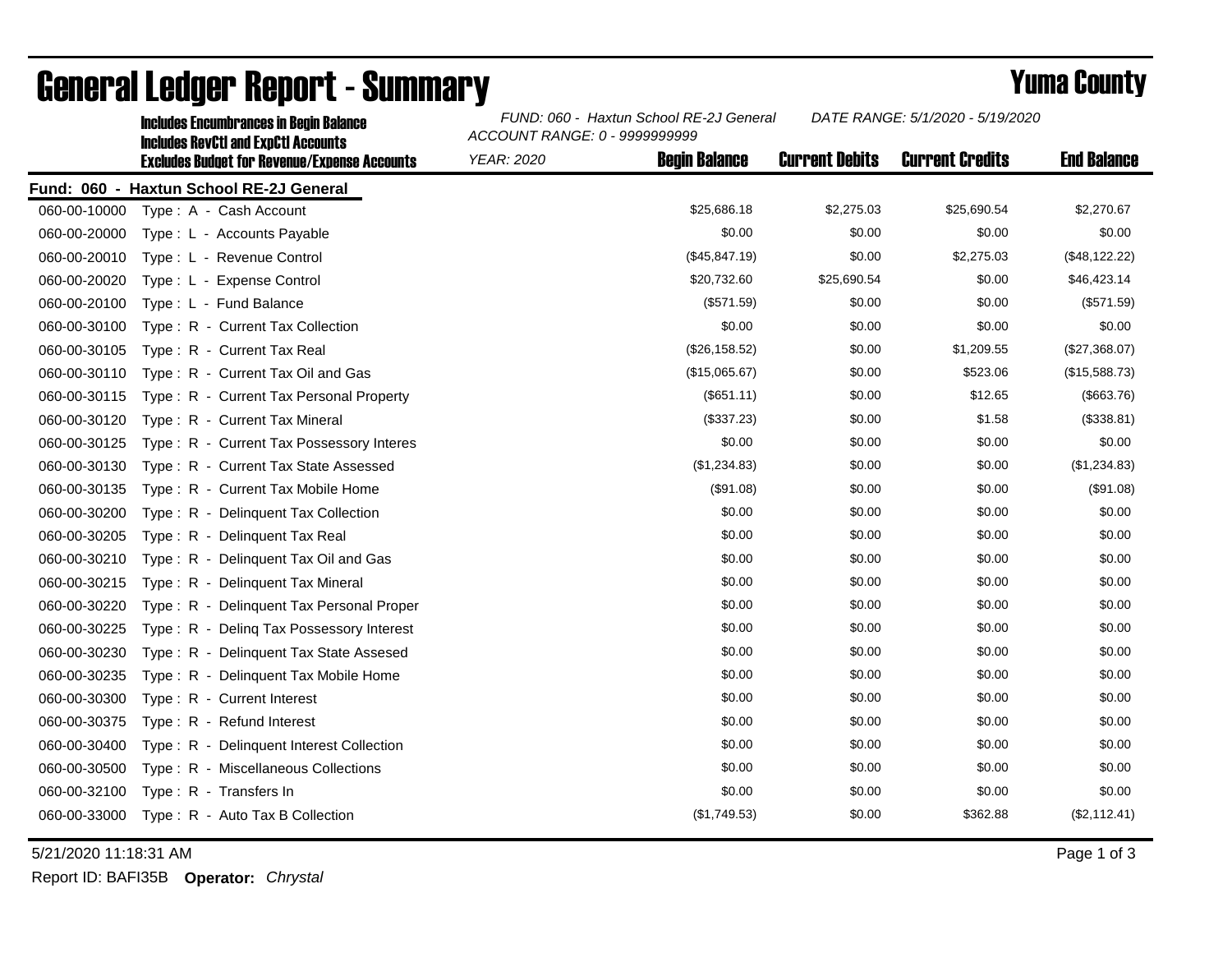| <b>Includes Encumbrances in Begin Balance</b><br><b>Includes RevCtI and ExpCtI Accounts</b> | DATE RANGE: 5/1/2020 - 5/19/2020<br>FUND: 060 - Haxtun School RE-2J General<br>ACCOUNT RANGE: 0 - 99999999999 |                             |                      |                       |                                  |                    |
|---------------------------------------------------------------------------------------------|---------------------------------------------------------------------------------------------------------------|-----------------------------|----------------------|-----------------------|----------------------------------|--------------------|
| <b>Excludes Budget for Revenue/Expense Accounts</b>                                         | <b>YEAR: 2020</b>                                                                                             |                             | <b>Begin Balance</b> | <b>Current Debits</b> | <b>Current Credits</b>           | <b>End Balance</b> |
| Fund: 060 - Haxtun School RE-2J General                                                     |                                                                                                               |                             |                      |                       |                                  |                    |
| Type: $R -$ Auto Tax A & F Collection<br>060-00-33100                                       |                                                                                                               |                             | (\$559.22)           | \$0.00                | \$165.31                         | (\$724.53)         |
| 060-00-49100<br>Type: X - Treasurer Fees                                                    |                                                                                                               |                             | \$108.84             | \$4.36                | \$0.00                           | \$113.20           |
| 060-00-49401<br>Type: X - Transfer Out                                                      |                                                                                                               |                             | \$0.00               | \$0.00                | \$0.00                           | \$0.00             |
| Type: X - Checks Written / ACH Transfer<br>060-00-49500                                     |                                                                                                               |                             | \$20,623.76          | \$25,686.18           | \$0.00                           | \$46,309.94        |
| Fund: 060 - Haxtun School RE-2J General                                                     |                                                                                                               | Totals :                    | (\$25,114.59)        | \$53.656.11           | \$30,240.60                      | (\$1,699.08)       |
| <b>Total Fund Revenues:</b>                                                                 | \$2,275.03                                                                                                    | <b>Total Fund Expenses:</b> |                      | \$25.690.54           | <b>Net Revenue Over Expense:</b> | (\$23,415.51)      |

## General Ledger Report - Summary **Example 2018** Yuma County